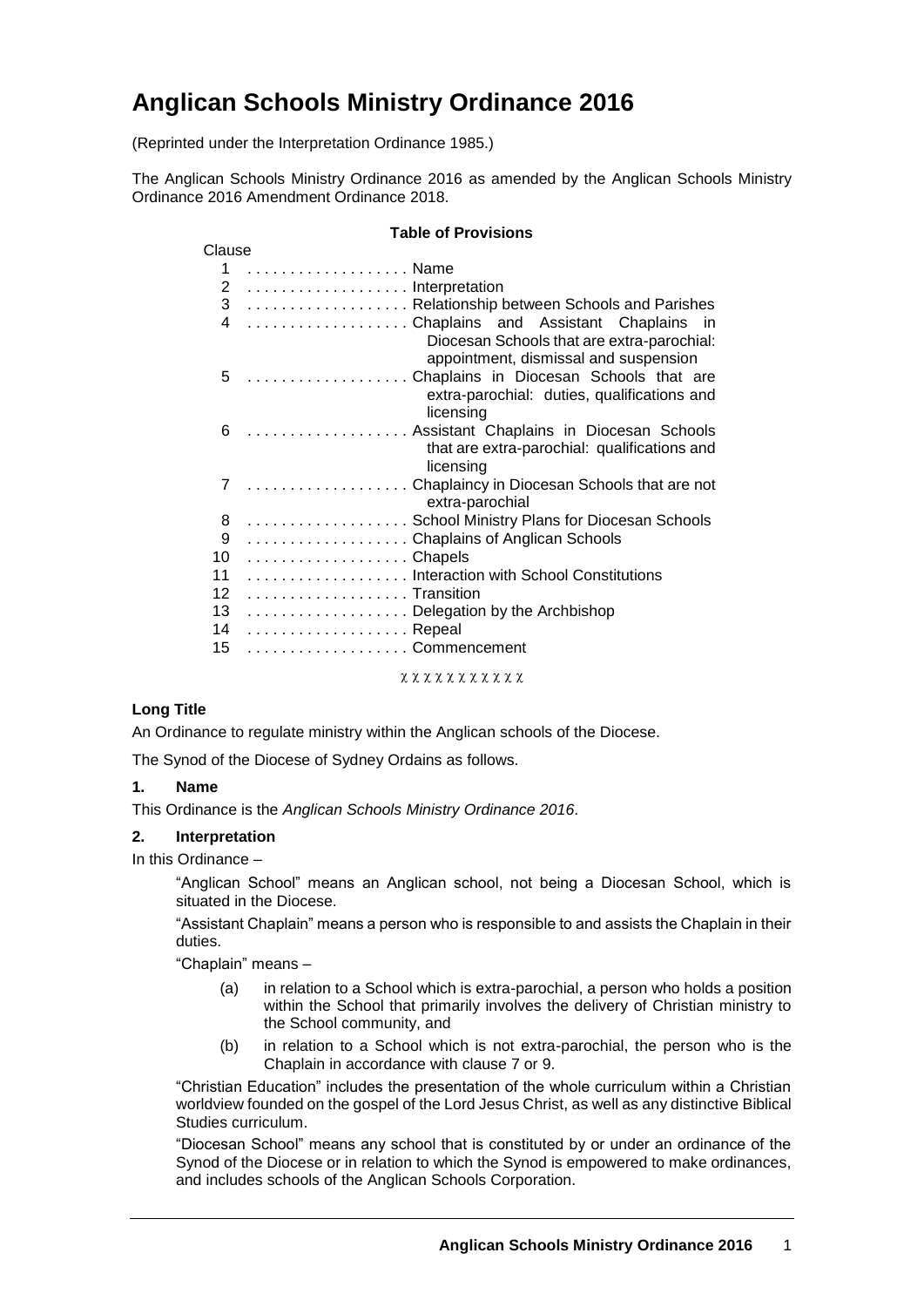"Head" means a person appointed to lead a School, who may be titled Headmaster, Headmistress or Principal.

"Parish" means a parish or provisional parish constituted under or recognised as such for the purposes of the *Parishes Ordinance 1979*.

"Rector" includes a person fulfilling the function of rector in a parish on a temporary basis, such as an acting rector.

"School" means a Diocesan School or an Anglican School.

"School Council" means the body having governance responsibility for the School.

#### **3. Relationship between Schools and Parishes**

(1) Without limiting the generality of the *Extra-Parochial Ordinance 1918*, where it is deemed beneficial, a School Council of a Diocesan School may apply for its School to be declared extraparochial under the *Extra-Parochial Ordinance 1918*.

(2) Clause 2 of the *Extra-Parochial Ordinance 1918* does not apply to a Diocesan School which is declared to be and remains extra-parochial pursuant to that Ordinance.

(3) Clauses 4, 5 and 6 of this Ordinance apply only in respect to Diocesan Schools which are extra-parochial.

(4) Regardless of whether a School is extra-parochial, Schools and Parishes are encouraged to have a shared commitment to partnership in proclaiming the gospel of the Lord Jesus Christ to the School and Parish communities.

#### **4. Chaplains and Assistant Chaplains in Diocesan Schools that are extra-parochial: appointment, dismissal and suspension**

(1) Subject to clauses 5(2) and 6(1), the Head of any Diocesan School may appoint, with the approval of the School Council, one or more Chaplains or Assistant Chaplains as members of staff in and for the School.

(2) The Head of any Diocesan School may, in consultation with the Archbishop and with the approval of the School Council, dismiss such Chaplains or Assistant Chaplains.

(3) The Head of any Diocesan School may temporarily suspend a Chaplain or Assistant Chaplain from their duties as Chaplain or Assistant Chaplain, but thereupon must immediately notify the Archbishop and the School Council of such action.

#### **5. Chaplains in Diocesan Schools that are extra-parochial: duties, qualifications and licensing**

(1) The duties of the Chaplain in a Diocesan School, notwithstanding any other responsibilities they may have as a staff member, shall be to teach the students the doctrines of Christ and to exercise a pastoral ministry within the school community, especially to staff and students.

(2) The Head of a Diocesan School must apply to the Archbishop for a licence or authority for any person who is proposed to be a Chaplain in the School, and may only appoint a person as a Chaplain in the School if the licence or authority is granted. The licence or authority shall provide that it will cease upon the Chaplain's ceasing to hold such office as a member of the staff of the School.

(3) If at any time and for any reason, a Chaplain in a Diocesan School ceases to hold the licence or authority, they will cease to be entitled to act as Chaplain of the School, and must not thereafter hold themselves out as having this title. This will not of itself have the effect of removing the person from being a member of the staff of the School.

- (4) A Chaplain in a Diocesan School
	- (a) may be an ordained or a lay person,
	- (b) must hold a qualification in theology, preferably a bachelor degree, commensurate with the position to which they are appointed, that is acceptable to the Archbishop, and
	- (c) should, wherever possible, also hold an appropriate educational qualification.

(5) A person must not be given the title of Chaplain in a Diocesan School unless the requirements of this clause have been satisfied.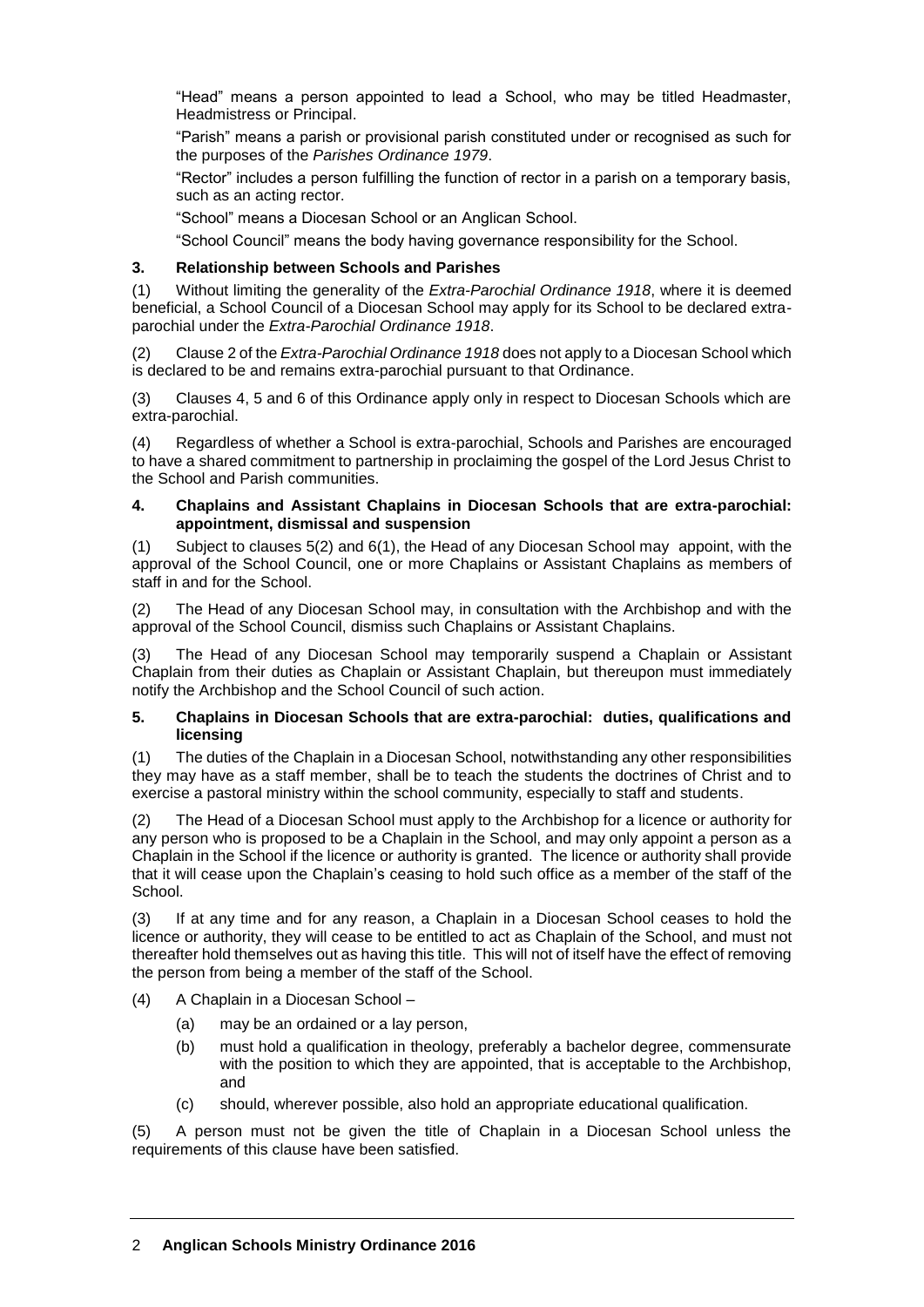## **6. Assistant Chaplains in Diocesan Schools that are extra-parochial: qualifications and licensing**

(1) The Head of a Diocesan School must apply to the Archbishop for a licence or authority for any person who is proposed to be an Assistant Chaplain in and for the School, and may only appoint a person as an Assistant Chaplain in the School if the licence or authority is granted. The licence or authority shall provide that it will cease upon the Assistant Chaplain's ceasing to hold such office as a member of the staff of the School.

(2) If at any time and for any reason, an Assistant Chaplain in a Diocesan School ceases to hold the licence or authority, they will cease to be entitled to act as Assistant Chaplain of the School, and must not thereafter hold themselves out as having this title. This will not of itself have the effect of removing the person from being a member of the staff of the School.

- (3) An Assistant Chaplain in a Diocesan School
	- (a) may be an ordained or a lay person,
	- (b) must hold, or be in the process of obtaining, a theological qualification that is commensurate with the functions they are to perform, and,
	- (c) should, wherever possible, also hold an appropriate educational qualification.

(4) A person must not be given the title of Assistant Chaplain in a Diocesan School unless the requirements of this clause have been satisfied.

## **7. Chaplaincy in Diocesan Schools that are not extra-parochial**

(1) Subject to this clause, in the case of a Diocesan School which is not extra-parochial, the Rector of the Parish in which the School is situated or, if situated in part, the Rector of the Parish in which it is predominantly situated, is the Chaplain of the School.

(2) The Archbishop may, on application from such Rector and with the approval of the School Council of the School, license or authorise another person –

- (a) as the Chaplain in place of the Rector, or
- (b) as an Assistant Chaplain to assist the Rector in his duties as Chaplain, and

if that licence or authority is granted, the Head may appoint the person as a Chaplain or Assistant Chaplain in accordance with the terms of the licence or authority.

- (3) In the case of a person licensed or authorised under clause  $7(2)$  the Head may
	- (a) temporarily suspend the person from duties, but thereupon must immediately notify the Archbishop, the Rector and the School Council of such action, and
	- (b) dismiss the person as a Chaplain or Assistant Chaplain of the School, in consultation with the Archbishop and the Rector, and with the approval of the School Council.

## **8. School Ministry Plans for Diocesan Schools**

The strategic planning process of each Diocesan School should incorporate a ministry plan which includes –

- (a) the delivery of Christian Education,
- (b) the delivery of Biblical Studies to all years of the School,
- (c) strategies for providing pastoral care to staff and students, and
- (d) strategies for presenting the gospel to the school community.

## **9. Chaplains of Anglican Schools**

(1) The Archbishop may license a person to be a Chaplain or Assistant Chaplain of an Anglican School on application of such School.

(2) Subject to subclause (3), no member of clergy of the Anglican Church of Australia other than the Rector of any Parish in which an Anglican School is situated, or predominantly situated, is to act as Chaplain or Assistant Chaplain in any Anglican School unless licensed as Chaplain or Assistant Chaplain of such School by the Archbishop.

(3) If an Anglican School is situated, or predominantly situated, in a Parish and the Archbishop licenses or authorises a person other than the Rector of the Parish to be a Chaplain of the School, the right of the Rector to act as Chaplain ceases while that person is so licensed or authorised.